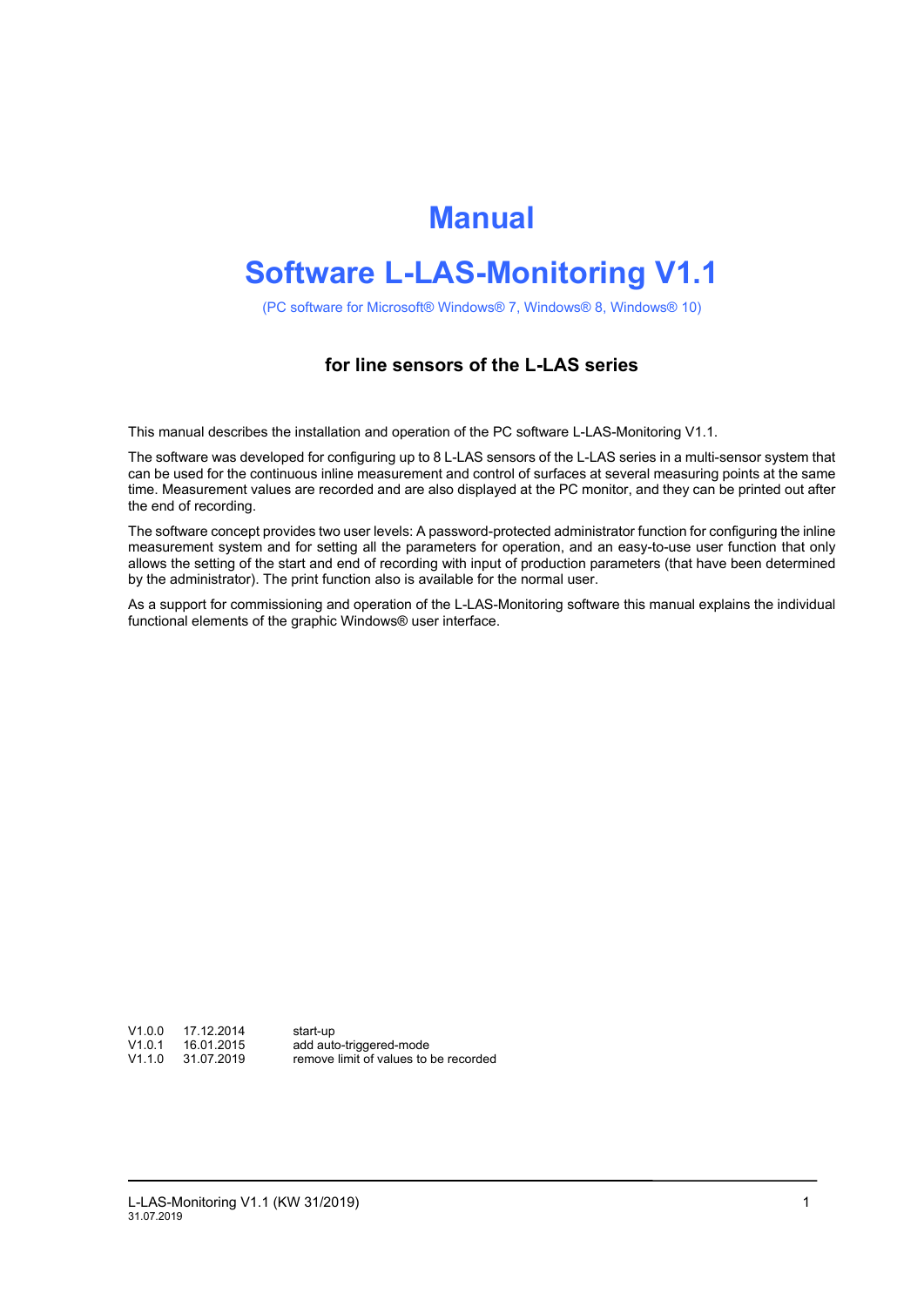## 0 Contents

|       | Page |
|-------|------|
|       |      |
|       |      |
| 2.1   |      |
| 211   |      |
| 212   |      |
| 2.1.3 |      |
| 2.1.4 |      |
| 215   |      |
| 2.1.6 |      |
| 2.1.7 |      |
|       |      |

| <b>Shortcuts:</b> |                 |
|-------------------|-----------------|
| SFND              | F9              |
| <b>GET</b>        | F10             |
| GO                | F <sub>11</sub> |
| <b>STOP</b>       | F <sub>12</sub> |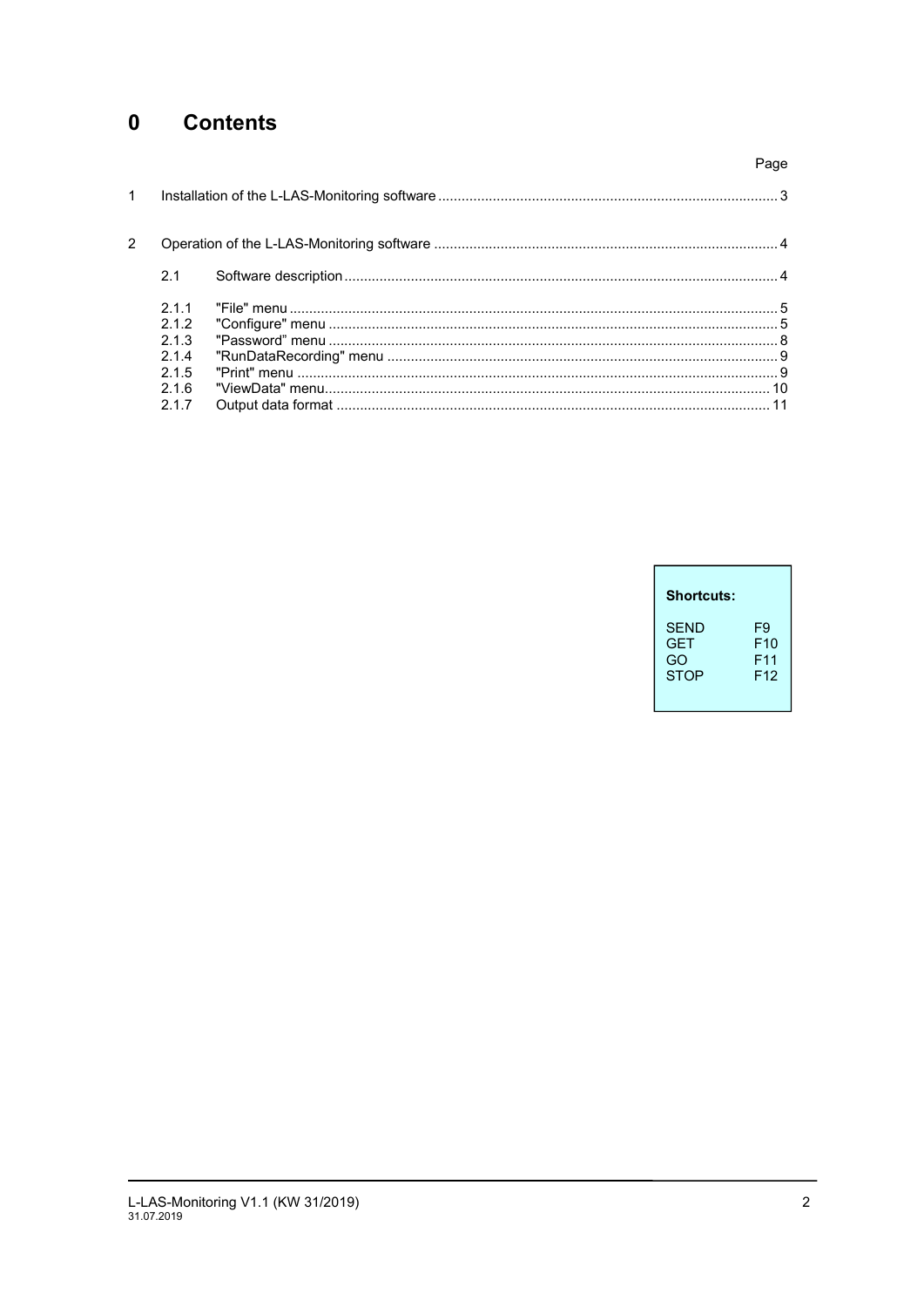## **1 Installation of the L-LAS-Monitoring software**

Hardware requirements for successful installation of the L-LAS-Monitoring software:

- IBM PC Pentium II or compatible PC
- SVGA graphics
- Microsoft® Windows® 7, Windows® 8, Windows® 10
- Serial RS232 interface or USB interface at the PC
- Microsoft-compatible mouse
- Cable for the RS232 interface (cab-las4/PC) or RS232/USB converter (cab-las4/USB)
- CD-ROM drive

 $\Gamma$ 

40 MByte of free hard disk space

The L-LAS-Monitoring software can only be installed under Windows. Windows must therefore be started first, if it is not yet running.

Please install the software as described below:

| $\mathbf{1}$ . | The software can be installed directly from the installation CD-ROM. The CD-ROM contains a<br>folder named INSTALL, where you can find a SETUP program. Start this SETUP program to<br>install the software.                                                                                                   |
|----------------|----------------------------------------------------------------------------------------------------------------------------------------------------------------------------------------------------------------------------------------------------------------------------------------------------------------|
| 2.             | The installation program displays a dialog and suggests to install the software in the<br>C:\"FILENAME" directory on the hard disk.<br>You may accept this suggestion with OK or [ENTER], or you may change the path as desired.                                                                               |
| 3.             | During the installation process a new program group for the software is created in the Windows<br>Program Manager. In this program group an icon for starting the software is created automatically.<br>When installation is successfully completed the installation program displays a "Setup OK"<br>message. |
| 4.             | After successful installation the software can be started with a left mouse button double-click on<br>the icon.                                                                                                                                                                                                |

Windows® is a registered trademark of Microsoft Corp. SVGA™ is a trademark of International Business Machines Corp. ٦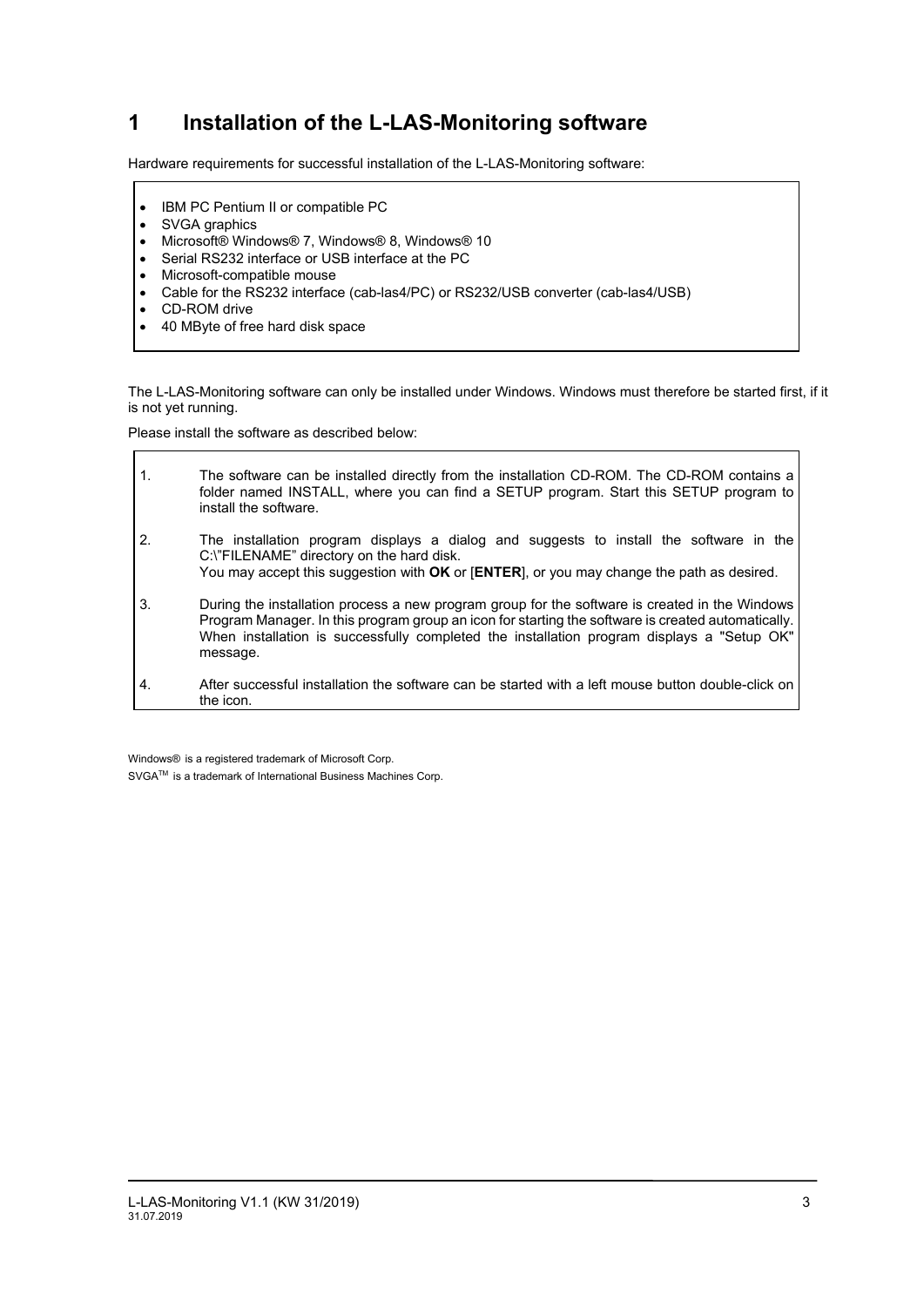## **2 Operation of the L-LAS-Monitoring software**

## **2.1 Software description**

### **Please read this chapter before you start the process of initialising the software.**

When the **L-LAS-Monitoring** software is started, the following window appears on the Windows user interface. Depending on the settings in the **"Startup Configurationfile"**, various elements are displayed.

| Sensor1                                                                                                                                                                                                                             |                                                   |                        |                                                                                                        | Sensor2                                                                                                                              |                                                   |                           |
|-------------------------------------------------------------------------------------------------------------------------------------------------------------------------------------------------------------------------------------|---------------------------------------------------|------------------------|--------------------------------------------------------------------------------------------------------|--------------------------------------------------------------------------------------------------------------------------------------|---------------------------------------------------|---------------------------|
| <b>MEAS.-VALUE [mm]</b><br><b>E-LEFT</b><br>PIXEL<br>$1000 -$<br>E-RIGHT<br>$800 -$<br>$\bf{0}$<br>$600 -$<br><b>MVAL</b><br>$400 -$<br>$\bf{0}$<br>$200 -$<br>$0 - 1$<br>ED_CNT<br>Ó.<br>−<br>$\bf{0}$<br>COM PORT<br>$\mathbf{1}$ | 0.000<br>100 200 300 400 500 600 700 800 900 1000 | CNT<br>$\bullet$<br>MM | <b>E-LEFT</b><br>$\bf{0}$<br>E-RIGHT<br>$\bf{0}$<br>MVAL<br>$\bf{0}$<br>ED_CNT<br>$\bf{O}$<br>COM PORT | <b>MEAS.-VALUE [mm]</b><br>PIXEL<br>$1000 -$<br>$800 -$<br>$600 -$<br>$400 -$<br>$200 -$<br>$0 -$<br>$\theta$<br>७<br>$\overline{2}$ | 0.000<br>100 200 300 400 500 600 700 800 900 1000 | CNT<br>$\mathbf{o}$<br>MM |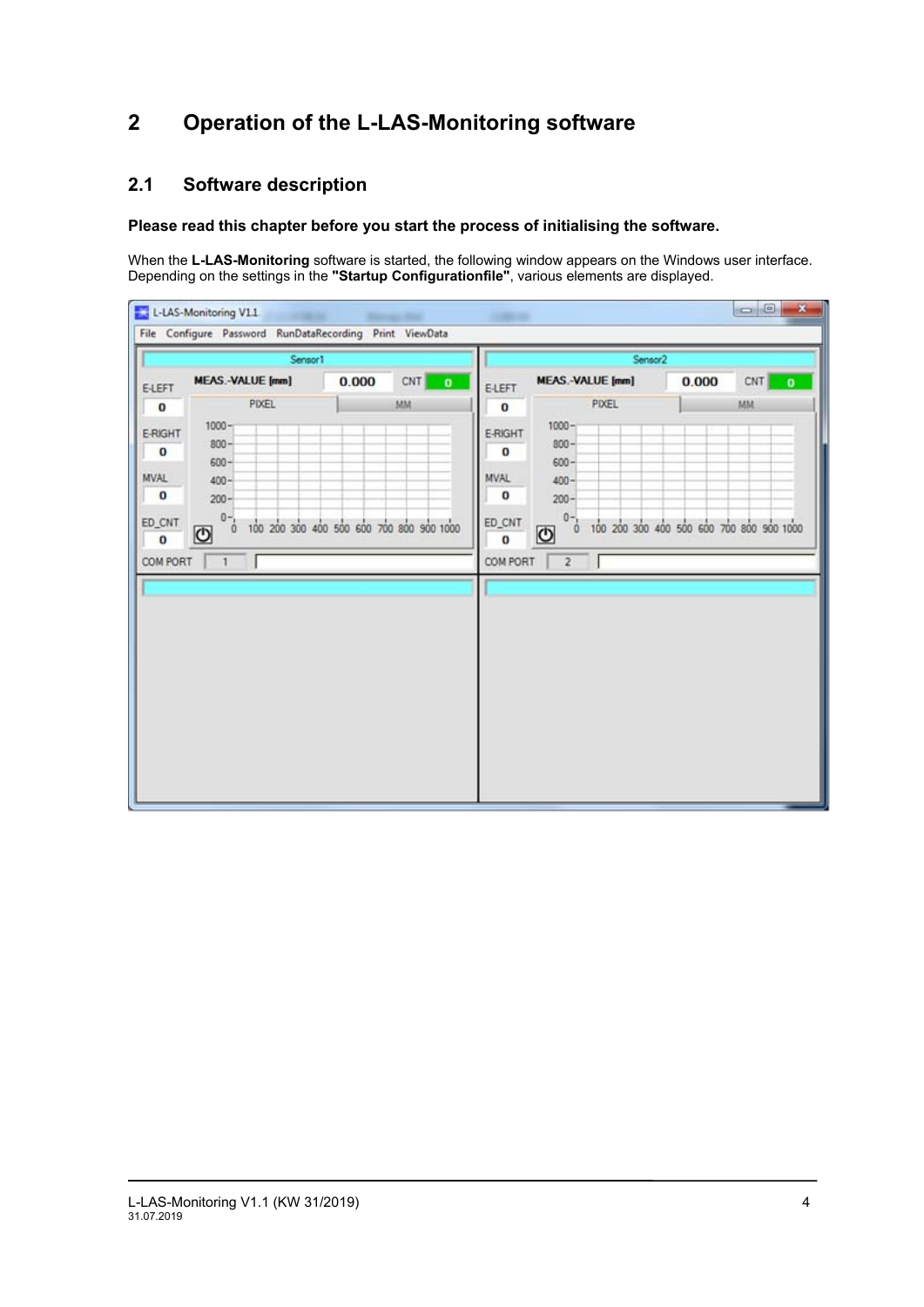## **2.1.1 "File" menu**

File Configure Tools Password RunDal

Load Configuration File Save Configuration File Save As Startup Configuration File In the **"File"** menu, configuration files that are set under **"Configure"** can be saved to a file or loaded from a file. The **"Save As Startup Configuration File"** item defines the currently

set parameters as startup parameters, i.e. these parameters will be loaded automatically when the software is started.

## **2.1.2 "Configure" menu**

|   |                          | Configure Tools Password Rur |  |
|---|--------------------------|------------------------------|--|
|   | Set Sensor Configuration |                              |  |
|   | Set Product Parameter    |                              |  |
| ۱ | Set Output Path          |                              |  |
|   | Set Record Mode          |                              |  |

The **"Configure"** menu can be used for performing certain parameter presettings.

A click on "**Set Sensor Configuration**" opens the following window:

|                    | SENSOR CONFIGURATION PANEL |                                            |                    |                                          | $\mathbf{x}$ |
|--------------------|----------------------------|--------------------------------------------|--------------------|------------------------------------------|--------------|
| $\nabla$ ENABLE    |                            | Sensor 1                                   | $\nabla$ ENABLE    | Sensor 2                                 |              |
| INSERT SENSOR NAME |                            | Sensor1                                    | INSERT SENSOR NAME | Sensor <sub>2</sub>                      |              |
|                    | SELECT CONNECTION          | COM PORT $\boxed{1}$ BAUD $\boxed{115200}$ |                    | SELECT CONNECTION COM PORT 2 BAUD 115200 |              |
| $\Box$ ENABLE      |                            | Sensor 3                                   | $\Gamma$ ENABLE    | Sensor 4                                 |              |
|                    |                            |                                            |                    |                                          |              |
| <b>ENABLE</b>      |                            | Sensor 5                                   | $\Gamma$ ENABLE    | Sensor 6                                 |              |
|                    |                            |                                            |                    |                                          |              |
| $\Box$ ENABLE      |                            | Sensor 7                                   | $\Box$ ENABLE      | Sensor 8                                 |              |
|                    |                            |                                            |                    |                                          |              |

If data should be recorded from a sensor, the sensor must be activated with **"ENABLE"**.

In the **"INSERT SENSOR NAME"** field a name can be assigned to the sensor. This name will then be displayed in the main window, saved in the output file, and will also be printed.

The interface between sensor and PC is determined under **"SELECT CONNECTION"**.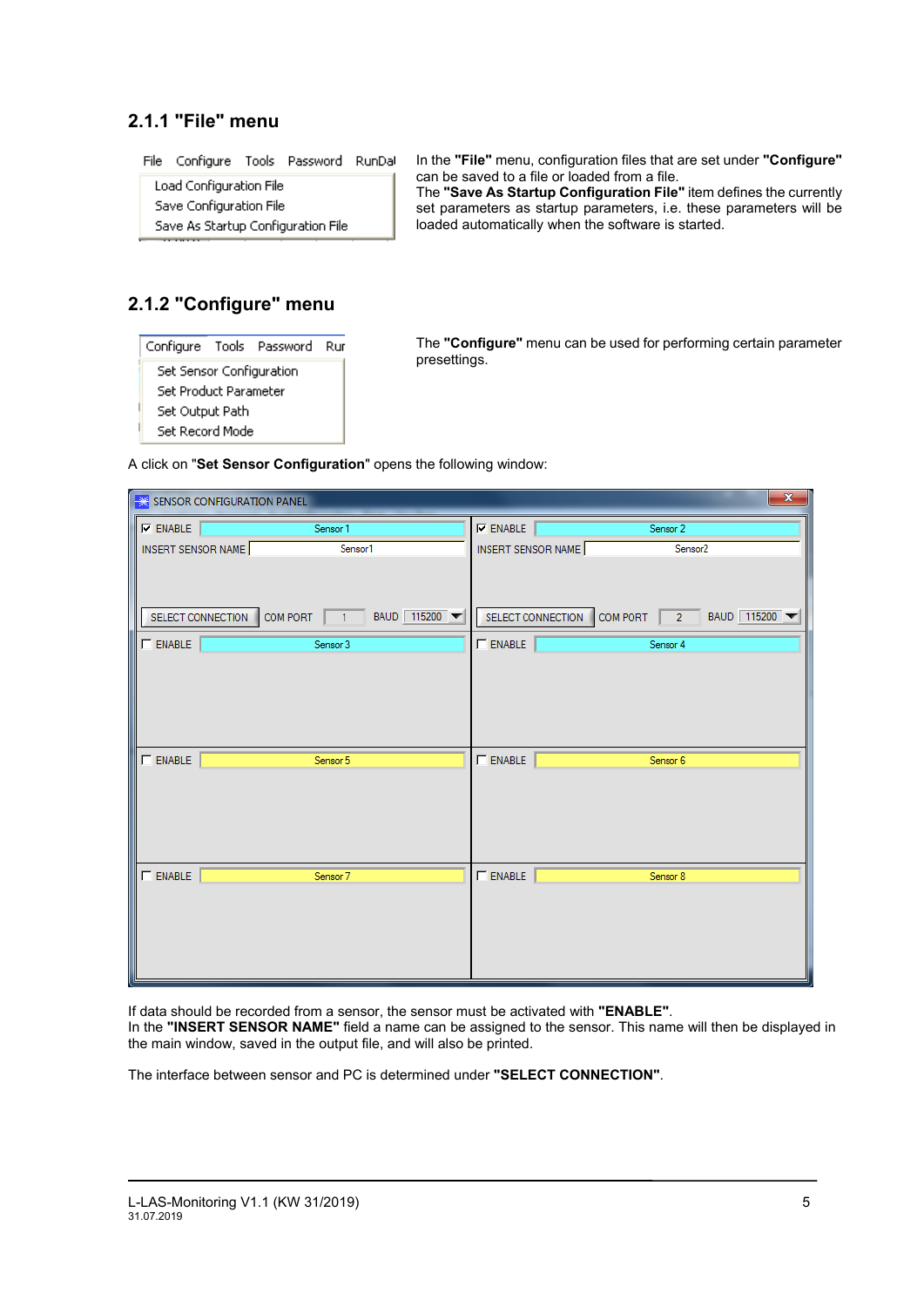A click on **"Set Product Parameter"** opens the following window:

| PRODUCT PARAMETER CONFIGURATION PANEL                                                                                  | ж                                                           |
|------------------------------------------------------------------------------------------------------------------------|-------------------------------------------------------------|
| ENABLE AND SELECT PRODUCT PARAMETERS. WHICH ARE FIX AND<br>MUST BE STORED IN THE OUTPUT FILE AND PRINTED AT THE REPORT |                                                             |
| <b>V</b> ENABLE PRODUCT PARAMETER 1                                                                                    | Facility1                                                   |
| <b>V</b> ENABLE PRODUCT PARAMETER 2                                                                                    | Machine <sub>1</sub>                                        |
| E ENABLE PRODUCT PARAMETER 3                                                                                           |                                                             |
| E ENABLE PRODUCT PARAMETER 4                                                                                           |                                                             |
| E ENABLE PRODUCT PARAMETER 5                                                                                           |                                                             |
|                                                                                                                        |                                                             |
| BY THE MACHINE OPERATOR WHEN THE MEASUREMENT STARTS.                                                                   | ENABLE AND SELECT PRODUCT PARAMETERS. WHICH MUST BE ENTERED |
| <b>V</b> ENABLE PRODUCT PARAMETER 6                                                                                    | Order-No. 123                                               |
| <b>V ENABLE PRODUCT PARAMETER 7</b>                                                                                    | Worker                                                      |
| E ENABLE PRODUCT PARAMETER 8                                                                                           |                                                             |
| <b>ENABLE PRODUCT PARAMETER 9</b>                                                                                      |                                                             |
| ENABLE PRODUCT PARAMETER 10                                                                                            |                                                             |

There are 5 parameters that can be individually entered. All these data are fixed and are, if they are enabled, saved in the file and printed in the report. Parameters 6 to 10, if they are enabled, must be entered by the operator after pressing **"Start"**.

These data also are saved in the file and printed.

**Attention! The characters / \ : . \* ? " < > | must not be used.**

| delta C<br>مممد مفم<br><u>ממוז</u> | 2 |
|------------------------------------|---|
| <b>We Insert Product Parameter</b> |   |
| Beispiel_Rollennummer              |   |
|                                    |   |
|                                    |   |
|                                    |   |

#### Example:

**"ENABLE PRODUCT PARAMETER 6"** is activated and is assigned the input of **"Beispiel\_Rollennummer"** (i.e. example roll number).

When **"RunDataRecording"** and **"Start"** is pressed, a window will appear prompting the operator to enter a roll number.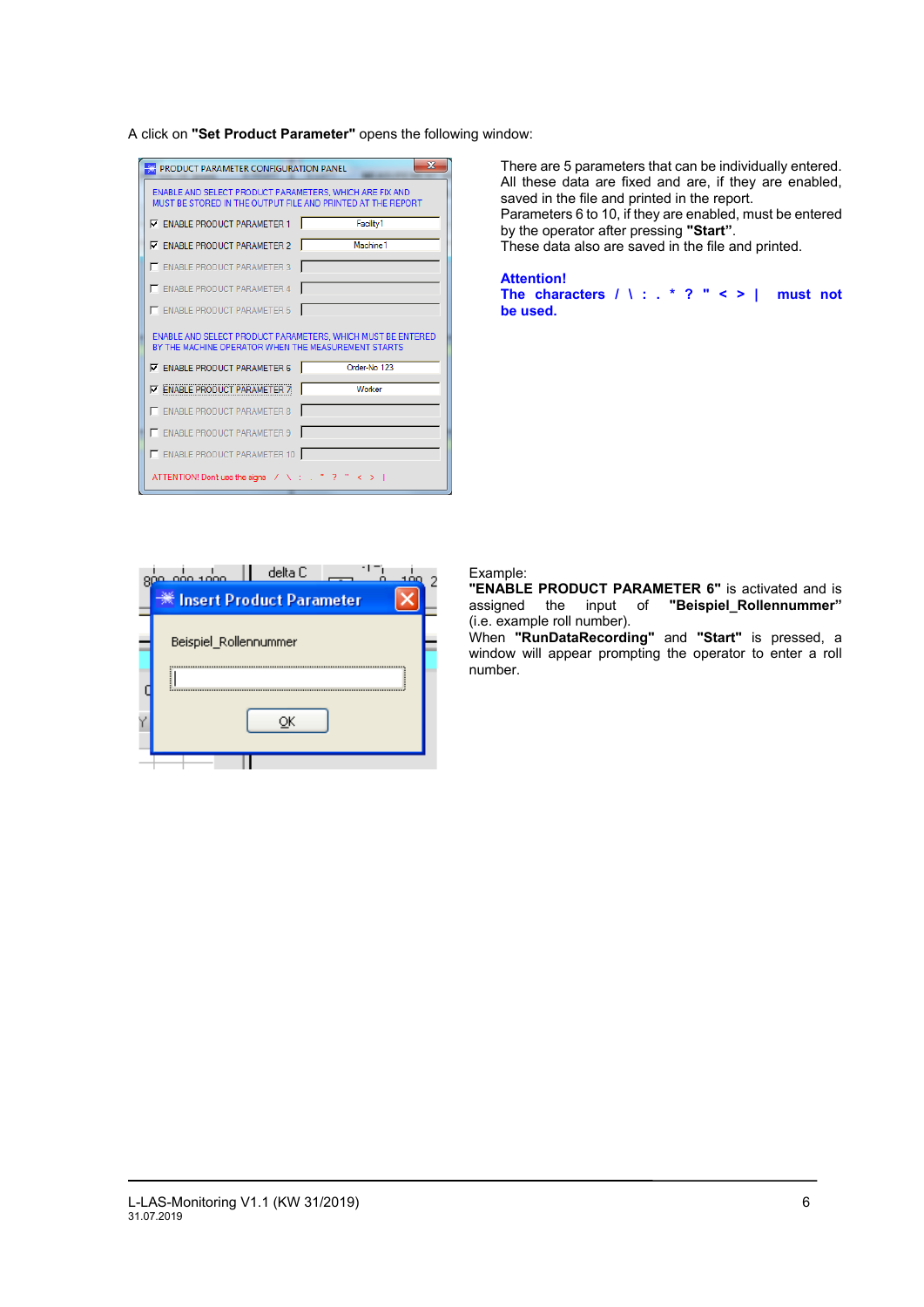A click on **"Set Output Path"** opens the following window:

| OUTPUT FILE CONFIGURATION PANEL                                        | $\overline{\mathbf{x}}$ |
|------------------------------------------------------------------------|-------------------------|
| SELECT HOW TO CREATE THE OUTPUT FILENAME<br><b>V</b> SAVE DATA TO FILE |                         |
| Output Directory d:\PROGRAMME\customer                                 |                         |
| SELECT A FILE EXTENSION xxx. dat                                       |                         |
| <b>LE OPERATOR CREATES FILENAME MANUALLY</b>                           |                         |
| <b>V CREATE FILENAME AUTOMATICALLY</b>                                 |                         |
| <b>V PRODUCT PARAMETER 1</b>                                           |                         |
| <b>V PRODUCT PARAMETER 2</b>                                           |                         |
| PRODUCT PARAMETER 3                                                    |                         |
| <b>PRODUCT PARAMETER 4</b>                                             |                         |
| PRODUCT PARAMETER 5<br>PRODUCT PARAMETER 6                             |                         |
| PRODUCT PARAMETER 7                                                    |                         |
| PRODUCT PARAMETER 8                                                    |                         |
| PRODUCT PARAMETER 9                                                    |                         |
| PRODUCT PARAMETER 10                                                   |                         |
|                                                                        |                         |
| SELECT DATA WHICH SHOULD BE SAVED TO FILE                              |                         |
| $\nabla$ E-LEFT $\nabla$ MICRONS                                       |                         |
| $\nabla$ E-RIGHT $\nabla$ MM-VAL                                       |                         |
| $\nabla$ MVAL $\nabla$ INSTATE                                         |                         |
| $\nabla$ ED CNT                                                        |                         |
|                                                                        |                         |

This window is used for defining the output file.

"SAVE DATA TO FILE" determines whether the data should be stored to a file, or whether they should be visualized only. If "SAVE DATA TO FILE" is not enabled, all setting possibilities will be faded out.

If **"OPERATOR CREATES FILENAME MANUALLY"** is activated, the software, after the operated presses "**Start"**, prompts the operator to define an output file.

If **"CREATE FILENAME AUTOMATICALLY"** is activated, the software automatically creates the output file.

The output path is determined with **"Output Directory"**. The file name comprises the activated **"PRODUCT PARAMETER"**, the sensor name and the extension defined under **"SELECT A FILE EXTENSION"**.

Under "**SELECT DATA WHICH SHOULD BE SAVED TO FILE"** that data are selected, which should be stored.

#### **INFO!**

If the output file should be opened with Microsoft EXCEL, the regional settings in Windows should first be set to an Anglo-American country (Great Britain, USA, ...). The reason for this is that EXCEL interprets a number with comma as a date information. If the file is saved in Anglo-American mode and the regional settings are then set back to your respective country, EXCEL will recognise a number with comma correctly. If the file is saved in the Anglo-American mode, and if the regional settings are

then set back to the respective country, EXCEL recognises the gloss factor as a floating point number.

The following steps must be performed to change to an Anglo-American language: Start  $\rightarrow$  Settings  $\rightarrow$  Control Panel  $\rightarrow$  Regional and Language Settings An Anglo-American language can then be selected in the "Regional Settings" tab.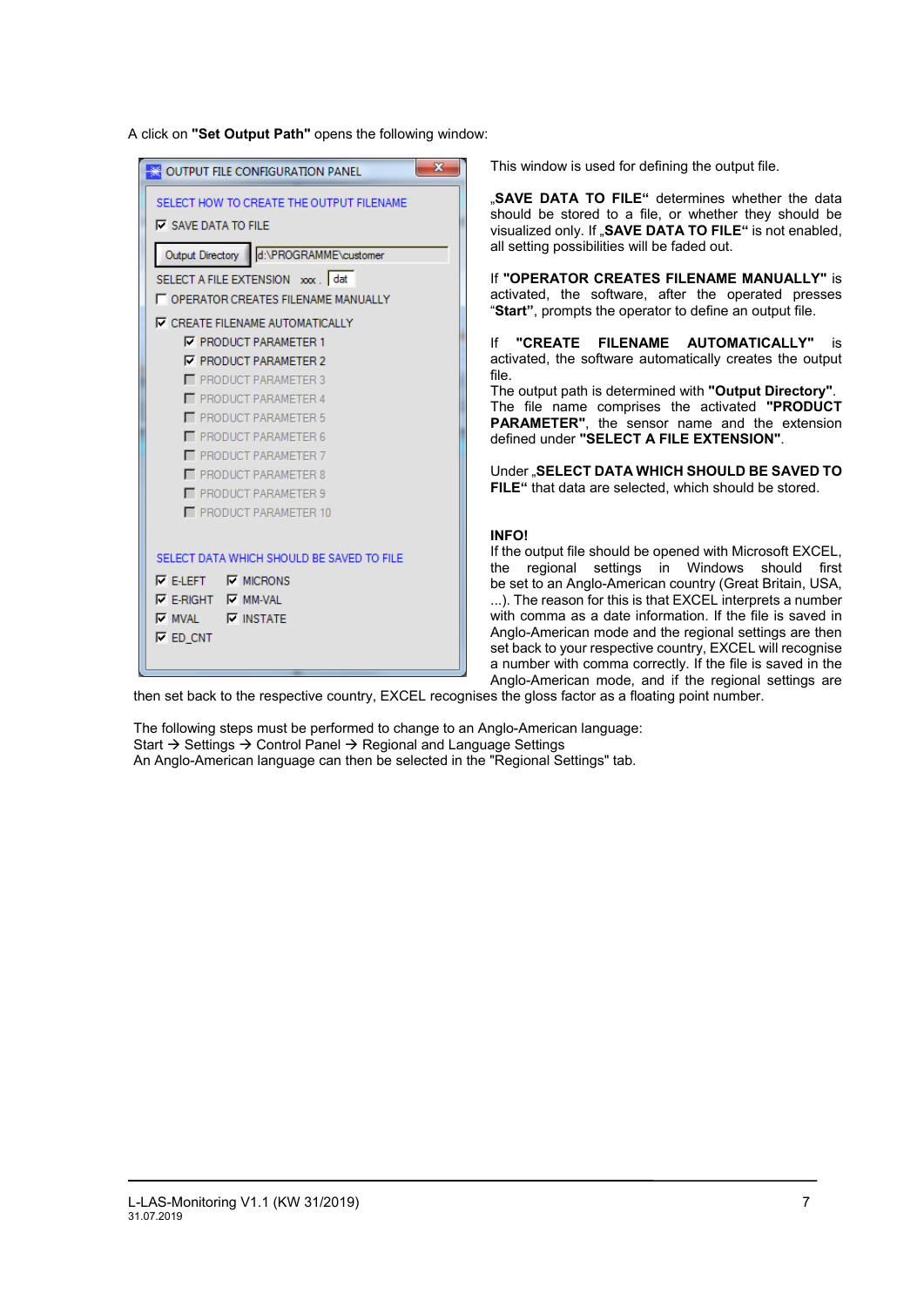A click on **"Select Record Mode"** opens the following window:

| <b>** RECORDER CONFIGURATION PANEL</b>       |  |
|----------------------------------------------|--|
| SELECT THE RECORD MODE                       |  |
| <b>SELECT DATA RECORDING</b><br>AUTO LIMITED |  |
| RECORD-TIME INTERVAL IN SECONDS              |  |
| VALUES TO BE RECORDED (MAX 50 000)<br>1000   |  |
|                                              |  |

This window is used for determining the data recording mode.

With **"AUTO LIMITED"**, an adjustable number of data is recorded after an adjustable time interval.

With **"AUTO UNLIMITED"** data are recorded after an adjustable time interval until recording is stopped by pressing "Stop".

With **"AUTO TRIGGERED"** the sensor sends data triggered by a LOW/HIGH edge on IN0. After this event the data are recorded and saved.

#### **Attention!**

**For using the "AUTO TRIGGERED" function the sensor must operate in RS-232-MODE=EXT-IN0-L/H (REC) trigger mode, because data only are sent when the trigger condition = L/H edge on IN0 is detected (cf. instruction manual L-LAS-Scope).**

| Password RunDataRecording<br>Print<br>Vit<br><b>Activate Password Protection</b><br>Deactivate Password Protection<br>Change Password | The "File" and "Configure" items can be protected by a password.<br>Password protection can be enabled and disabled.<br>The default password is: 0000000000<br>(in words: 10 zeros).<br>The password can be individually changed. |
|---------------------------------------------------------------------------------------------------------------------------------------|-----------------------------------------------------------------------------------------------------------------------------------------------------------------------------------------------------------------------------------|
| <b>** CHANGE PASSWORD PANEL</b>                                                                                                       | When password protection is enabled, the menu items "File" and<br>"Configuration" only can be accessed after pressing "Deactivate"<br><b>Password Protection"</b> and entering the correct password.                              |
| CHANGE PASSWORD<br><b>ENTER PASSWORD</b><br>NEW PASSWORD                                                                              | <b>Attention!</b><br>Password protection must be activated again with "Activate<br><b>Password Protection".</b>                                                                                                                   |
| CONFIRM PASSWORD.<br><b>FT ENABLE PASSWORD PROTECTION</b><br>Sauf i Honiges                                                           |                                                                                                                                                                                                                                   |

### **2.1.3 "Password" menu**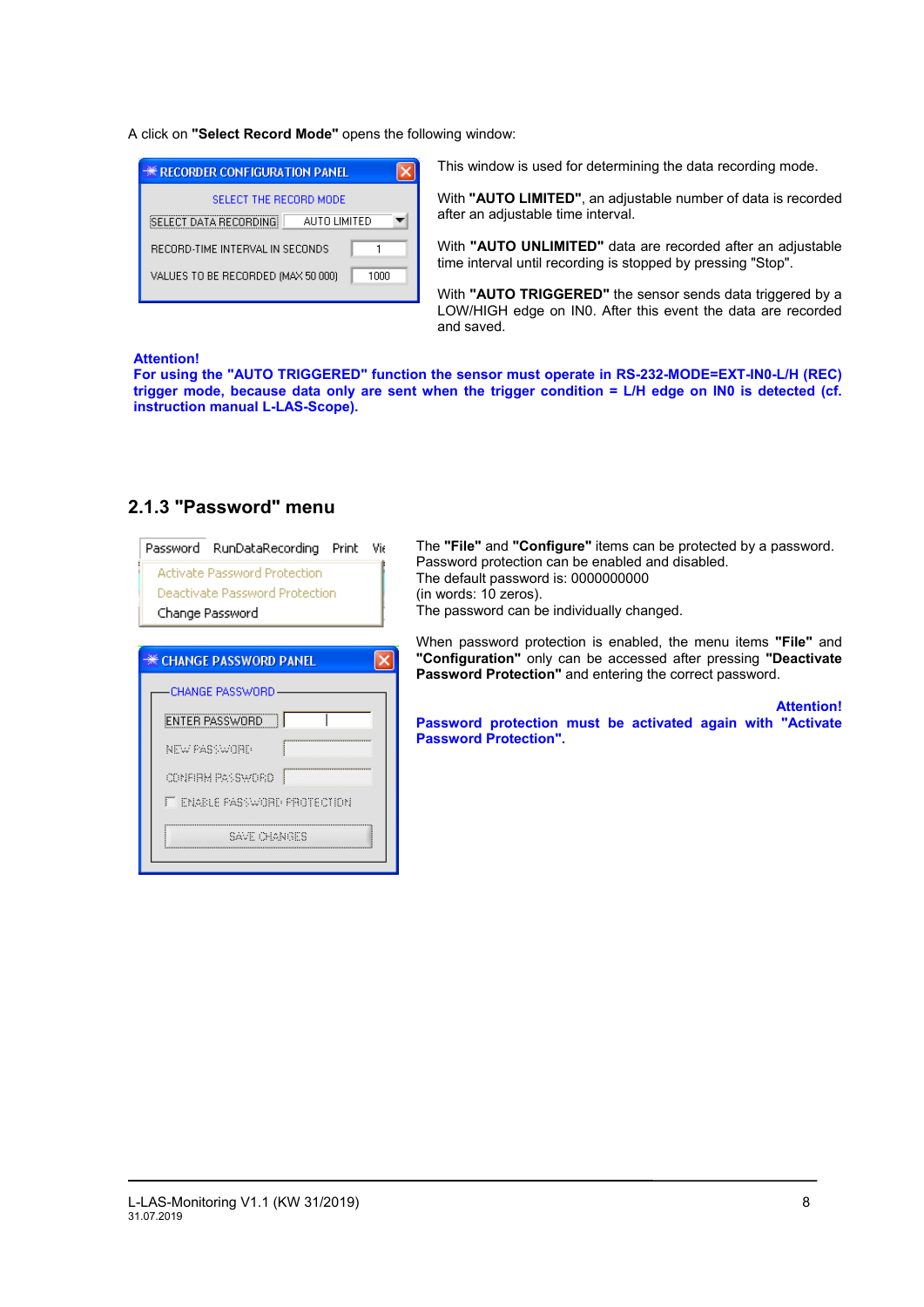## **2.1.4 "RunDataRecording" menu**

| RunDataRecording |
|------------------|
| Start            |
| Pause            |
| Continue         |
| Stop             |

In this menu item data recording can be started with **"Start"** and stopped with **"Stop"**. Data recording furthermore can be paused with **"Pause"** and then continued again with **"Continue"**.

The data are immediately saved in the correspondingly created file and are visualised on the user interface.

When **"Start"** is pressed, the product parameters 6 to 10 that are enabled in **"Set Product Parameters"** must be entered.

If **"OPERATOR CREATES FILENAME MANUALLY"** is activated under **"Set Output Path"**, the operator will be prompted to specify a file.



Data immediately are saved in the corresponding created file, if it is activated, and visualised on the user interface. The total number of recorded values is displayed in the **CNT** field.

Above the graph the **MEASUREMENT-VALU [mm]** is displayed.

The current edge information of the line-sensor in pixel **, E-LEFT, E-RIGHT, MVAL and ED\_CNT** (number of edges) are displayed on the left of the graph.

For reasons of memory space only the last 1000 values are shown in the graph. The output file, however, contains all the values.

Pressing Reset sets this graph back to 0.

The **[mm]** tab provide a view of the current measurement value in [mm].

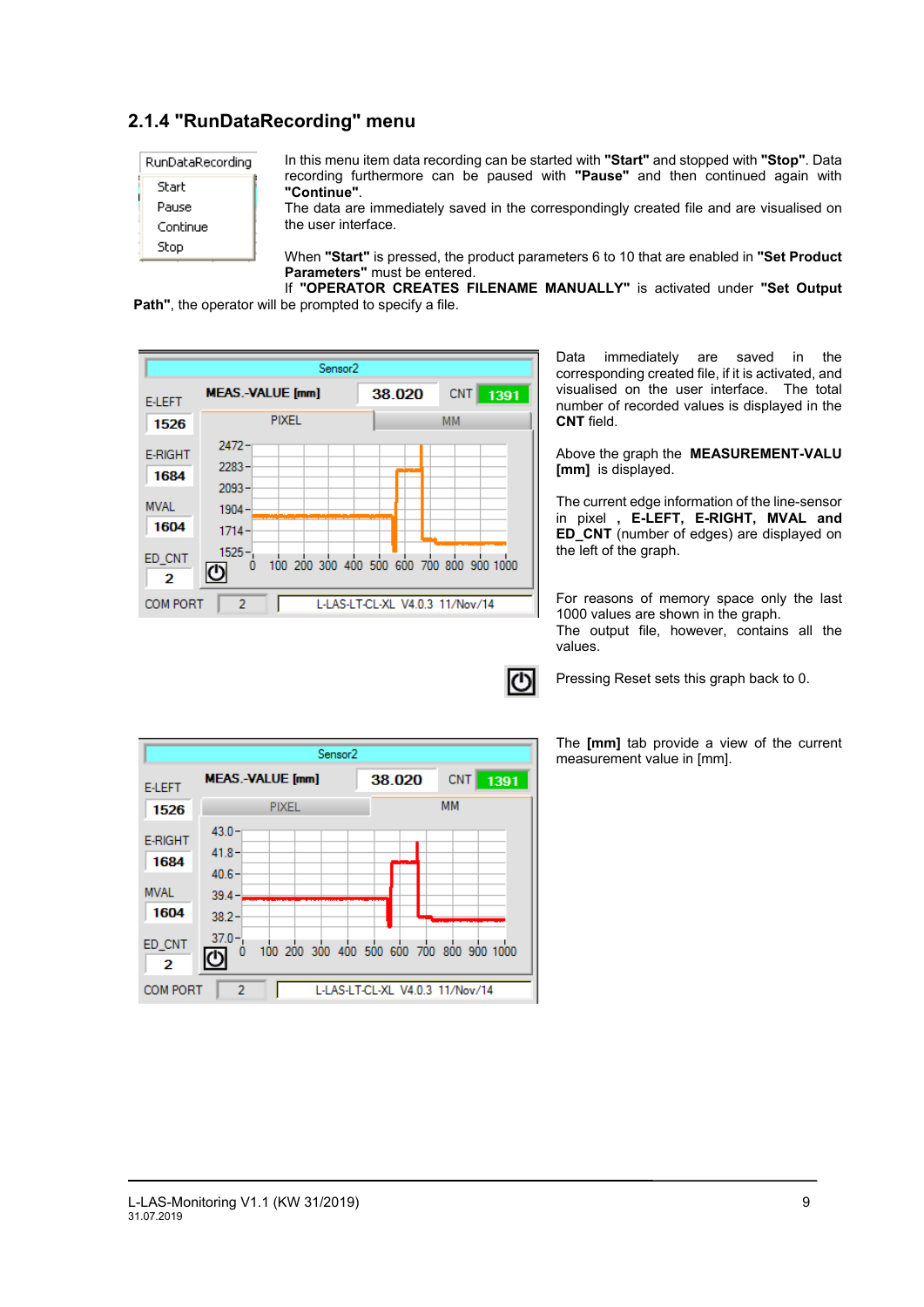## **2.1.5 "Print" menu**

A stored configuration file can be selected and printed by pressing Print ViewData **"Print Configuration Data".** Print Configuration Data Print Monitoring Data **"Print Monitoring Data"** prints the activated product parameters and a screenshot of the current user interface.

## **2.1.6 "ViewData" menu**

| ViewData |  |
|----------|--|
| Page1    |  |
| Page2    |  |
| Page3    |  |

For reasons of space only 4 sensors can be displayed on a screen.

**"Page1"** and **"Page2"** can be used to toggle between the first 4 and the last 4 sensors.

"Page3", however, displays the delta C and the C-No. of all 8 connected sensors.

#### **Attention! The display only shows the sensors that are set to enabled.**

| L-LAS-Monitoring V1.0<br>業                              | $\mathbf{x}$<br>$\Box$ e                           |  |  |  |  |
|---------------------------------------------------------|----------------------------------------------------|--|--|--|--|
| File Configure Password RunDataRecording Print ViewData |                                                    |  |  |  |  |
| Sensor1                                                 | Sensor <sub>2</sub>                                |  |  |  |  |
| E-LEFT<br>E-RIGHT<br><b>MEASUREMENT-VALUE [mm]</b>      | E-LEFT<br>E-RIGHT<br><b>MEASUREMENT-VALUE [mm]</b> |  |  |  |  |
| 6743<br>3422<br>6845<br>749.530                         | 1526<br>1604<br>1684<br>38.020                     |  |  |  |  |
| CNT 1391<br>$\mathbf{2}$<br>EDGE_CNT                    | 1391<br>CNT<br>2<br>EDGE_CNT                       |  |  |  |  |
| L-LAS-LT-XXL V4.0.6 25/Nov/14                           | L-LAS-LT-CL-XL V4.0.3 11/Nov/14                    |  |  |  |  |
|                                                         |                                                    |  |  |  |  |
|                                                         |                                                    |  |  |  |  |
|                                                         |                                                    |  |  |  |  |
|                                                         |                                                    |  |  |  |  |
|                                                         |                                                    |  |  |  |  |
|                                                         |                                                    |  |  |  |  |
|                                                         |                                                    |  |  |  |  |
|                                                         |                                                    |  |  |  |  |
|                                                         |                                                    |  |  |  |  |
|                                                         |                                                    |  |  |  |  |
|                                                         |                                                    |  |  |  |  |
|                                                         |                                                    |  |  |  |  |
|                                                         |                                                    |  |  |  |  |
|                                                         |                                                    |  |  |  |  |
|                                                         |                                                    |  |  |  |  |